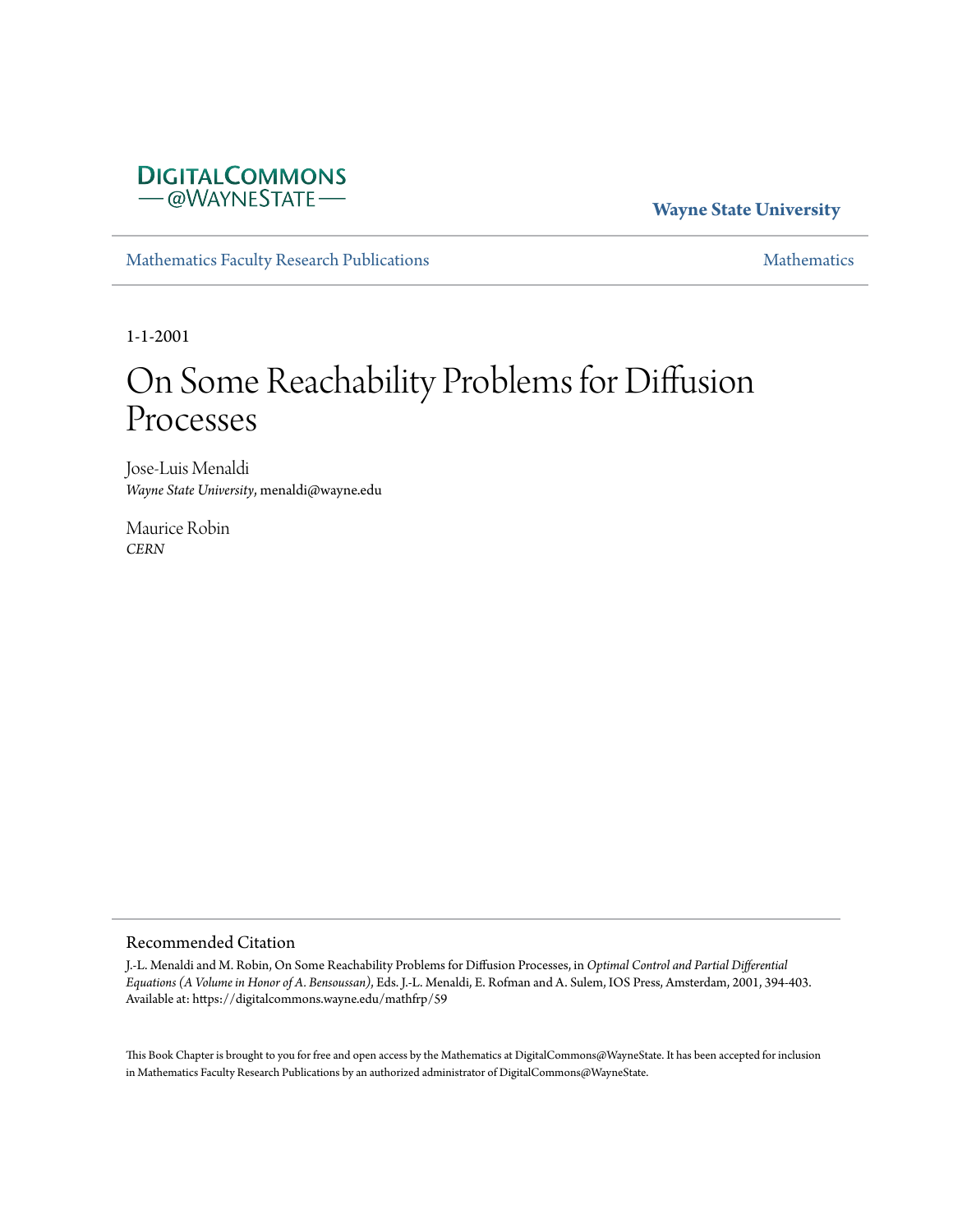# On Some Reachability Problems for Diffusion Processes*<sup>∗</sup>*

Jose-Luis Menaldi*†*

Wayne State University Department of Mathematics Detroit, Michigan 48202, USA

Maurice Robin*‡* CERN CH - 1211 Geneve 23, Suisse

#### **Abstract**

The main purpose of this paper is to discuss the minimization of energy spent in order that a controlled diffusion process reaches a given target, a *d*-dimensional bounded domain. The exterior Dirichlet problem for the Hamilton-Jacobi-Bellman equation is studied for a class of criteria which includes the case of energy. Extensions to diffusion with jumps, examples and some other reachability problems are considered.

## **1 Introduction**

Our purpose here is to study some reachability problems for diffusion processes. Indeed, denote by  $x(t)$  a diffusion process in  $\mathbb{R}^d$ , by  $v(t)$  a control acting in the drift term of the state equation, by *D* a bounded open subset of  $\mathbb{R}^d$  and by  $\tau$  the first time  $x(t)$  reaches *D*, i.e.,  $\tau = \inf\{t \geq 0 : x(t) \in D\}$ . The main problem we will study is the *minimum energy reachability*, namely, the minimization of

$$
J_x(v) = E_x^v \{ \int_0^\tau |v(t)|^2 dt \}, \tag{1.1}
$$

under the constraint

 $E_x^v{\tau} > \infty$ , (1.2)

and assuming that there exists a control satisfying (1.2). Actually, (1.1) will be treated via a simpler problem

$$
J_x^{\varepsilon}(v) = E_x^v \{ \int_0^{\tau} (|v(t)|^2 + \varepsilon) dt \}, \tag{1.3}
$$

where  $E_x^v\{\cdot\} = E^v\{\cdot \mid x(0) = x\}$ . As mentioned later, more general critera can be considered. The condition  $E_x\{\tau\} < \infty$  is related to the recurrence of the diffusion process. This recurrence property has been studied in Bensoussan [2] and Khasminskii [3] (among other) for continuous diffusion, and in Menaldi and Robin [6, 7] for diffusion with jumps. The existence of *v* such that  $E_x\{\tau\} < \infty$  is also a strong controllability

*<sup>∗</sup>*Optimal Control and Partial Differential Equations (Dedicated to A. Bensoussan), Eds. J.L. Menaldi, E. Rofman and A. Sulem, IOS Press, Amsterdam, 2001, pp. 394–403

*<sup>†</sup>* e-mail: jlm@math.wayne.edu

*<sup>‡</sup>* e-mail: maurice robin@cern.ch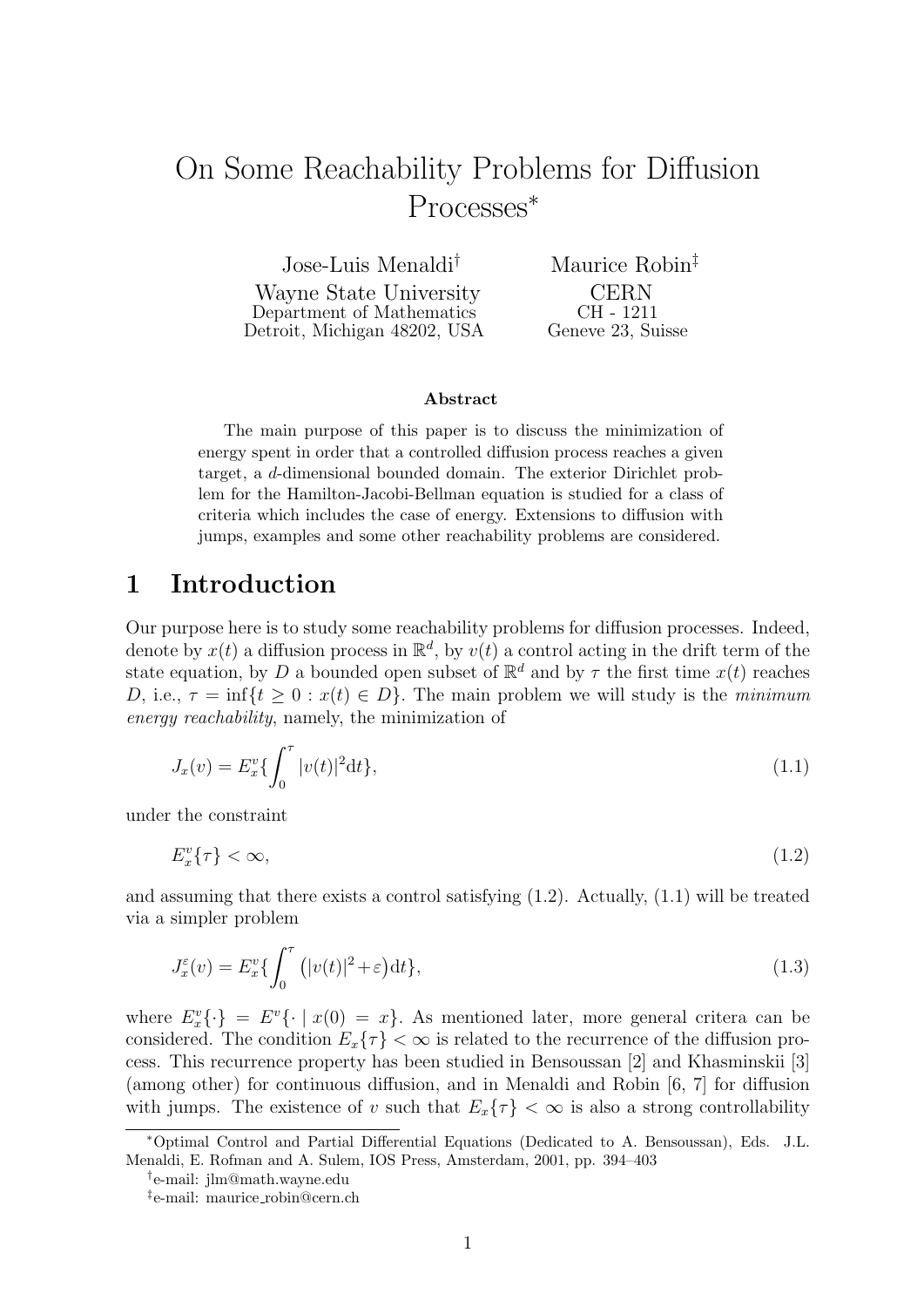condition and we refer to Arapostathis et al. [1], Zabczyk [10] and the references therein for the controllability aspect.

The paper is organized as follows: Section 2 deals with the problem (1.1) above and the related Hamilton-Jacobi-Bellman equation. Examples are given in Section 3 and extensions to diffusion processes with jumps are briefly described in Section 4. Finally, Section 5 contains a few other control problems related to reachability.

## **2 Minimum Energy Problem**

### **2.1 Assumptions**

Let *V* be a compact metric space, and set  $\Omega = C([0,\infty), \mathbb{R}^d)$  the canonical space,  $x(t, \omega) = \omega(t)$  the canonical process and  $F_t = \sigma(x(s) : s \le t)$ ,  $F = F_\infty$  the filtration used in probability. Let  $a(x) = [a_{ij}(x)]$  be a symmetric matrix for each x such that

$$
a_{ij} \in W^{1,\infty}(\mathbb{R}^d), \qquad c_0 \le \sum_{ij} a_{ij}(x)\xi_i\xi_j \le c_0^{-1}|\xi|^2, \qquad \forall x, \xi \in \mathbb{R}^d. \tag{2.1}
$$

Let  $g(x, v) : R^d \times V \to \mathbb{R}^d$  and  $f(x, v) : R^d \times V \to \mathbb{R}$  be Borel functions, continuous in *v* and such that

$$
|g(x,v)| \le C_1(1+|x|), \qquad \forall x \in \mathbb{R}^d, v \in V,
$$
\n
$$
(2.2)
$$

$$
0 \le f(x, v) \le C_2, \qquad \forall x \in \mathbb{R}^d, v \in V. \tag{2.3}
$$

A control  $v(t)$  is a  $F_t$ -adapted process with values in *V*. Under the above assumptions (e.g. see Stroock and Varadhan [9]), for each control *v* there is a unique probability  $P_x^i$ such that for any  $\varphi$  in  $C_b^2(\mathbb{R}^d)$ , the process

$$
\varphi_t = \varphi(x(t)) - \varphi(x) - \int_0^t \nabla \varphi(x(s)) \cdot g(x(s), v(s)) ds - \int_0^t A \varphi(x(s)) ds, \tag{2.4}
$$

is a  $(P_x^v, F_t)$ –martingale, where  $\nabla$  is the gradient operator and

$$
A\varphi(x) = \frac{1}{2} \sum_{ij} a_{ij}(x) \frac{\partial^2 \varphi}{\partial x_i \partial x_j}(x).
$$

Let *D* be a smooth bounded domain in  $\mathbb{R}^d$ , and

$$
\tau = \inf\{t \ge 0 : x(t) \in D\}.\tag{2.5}
$$

We then consider the first problem **(P1)**: to minimize

$$
J_x(v) = E_x \Big\{ \int_0^{\tau} \big(f(x(t), v(t)) + 1\big) \mathrm{d}t \Big\},\tag{2.6}
$$

over *V* the set of control processes such that  $E_x^v{\tau}$   $< \infty$ . Thus, we denote by *u* the optimal cost function, i.e.,

$$
u(x) = \inf\{J_x(v) : v \in \mathcal{V}\}.
$$
\n
$$
(2.7)
$$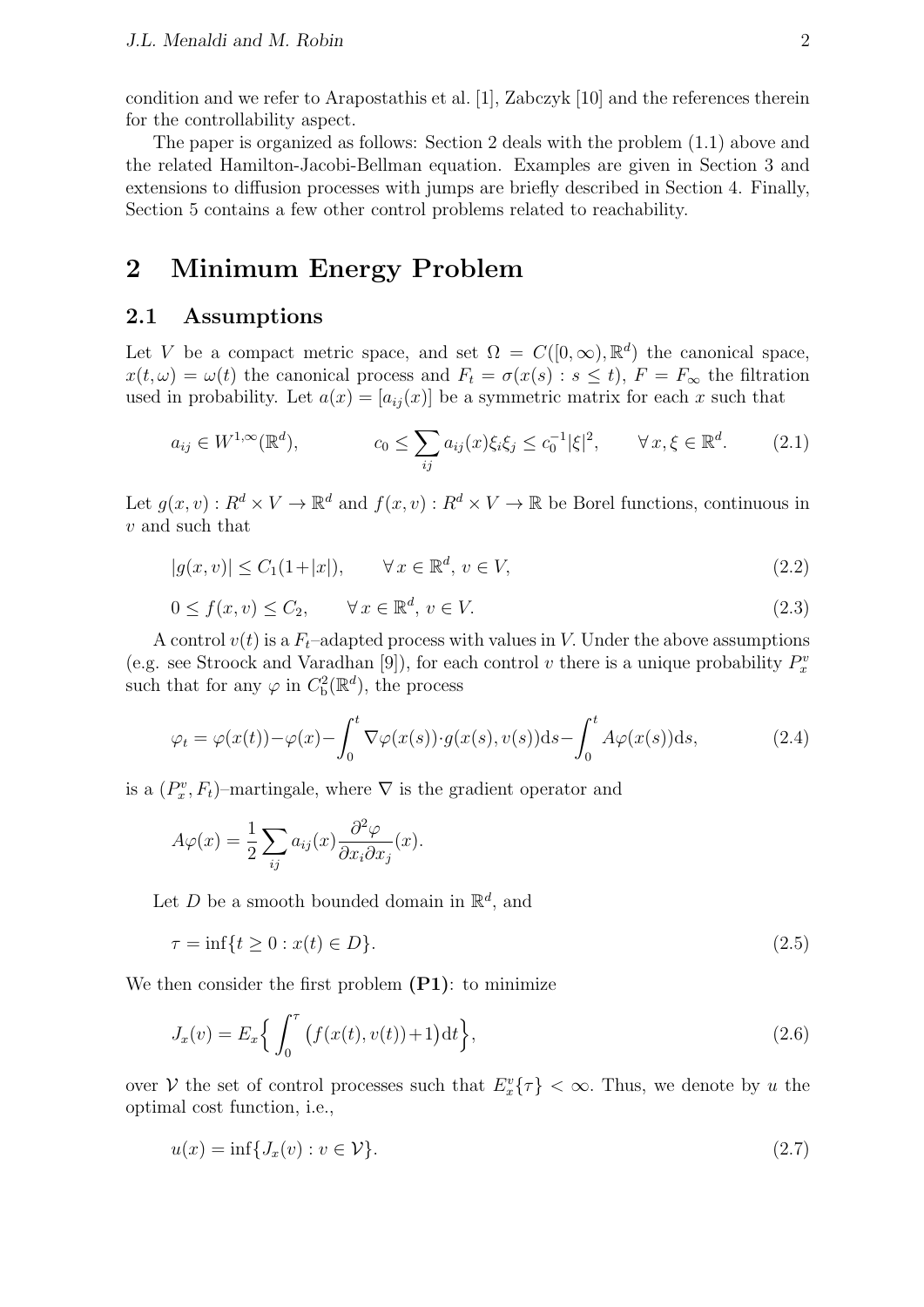We will use the additional assumption: there exists a measurable feedback  $v_0 =$  $v_0(x)$  (i.e., a Borel measurable function from  $\mathbb{R}^d$  into *V*) with a corresponding subsolution  $u_0$ , i.e., a function satisfying

$$
\begin{cases}\n0 \le u_0(x) \le C_0(1+|x|), & \forall x \in \mathbb{R}^d, \quad \lim_{|x| \to \infty} u_0(x) = +\infty, \\
u_0 \in W_{\text{loc}}^{2,p}(\mathbb{R}^d), & L(v_0)u_0 + 1 \le 0 \quad \text{in } \mathbb{R}^d \setminus D,\n\end{cases} (2.8)
$$

where

$$
L(v)\varphi = \nabla\varphi \cdot g(\cdot, v) + A\varphi. \tag{2.9}
$$

From [7] one can see that assumption (2.8) ensures  $E_x^v{\tau} > \infty$ , and in fact the finite expectation of the reaching time of any bounded open set. In the sense of Zabczyk [10], the system corresponding to (2.4) is strongly controllable.

By means of problems of the type (P1), we will study the problem **(P2)**: to minimize

$$
J_x(v) = E_x \left\{ \int_0^{\tau} f(x(t), v(t)) dt \right\},
$$
\n(2.10)

over  $V$ .

Notice that we are interested in the case where  $f(x, 0) \equiv 0$ , so if the process corresponding to the constant feedback  $v(x) = 0$  belongs to *V* (i.e., it satisfies  $E_x^0\{\tau\} < \infty$ ), then  $v = 0$  is optimal for (2.10). Also, if  $f = 0$  then P1 is the minimum time problem. Finally, since *V* is bounded, the minimum energy problem is a particular case of (2.10).

### **2.2 HJB Equation for P1**

Let us first state a result on the exterior Dirichlet problem derived form assumption (2.8).

**Proposition 2.1.** Let the assumptions of Section 2.1 hold, and let h be in  $L^{\infty}(\mathbb{R}^d \setminus D)$ . *Then the exterior Dirichlet problem*

$$
L(v_0)\bar{u} + h = 0 \quad in \quad \mathbb{R}^d \backslash D, \qquad \bar{u} = 0 \quad on \quad \partial D,
$$
\n(2.11)

*has a unique solution*  $\bar{u}$  *in*  $W_{loc}^{2,p}(\mathbb{R}^d \setminus D)$  *for any*  $p < \infty$  *and such that*  $\bar{u}/u_0$  *is bounded, and*

$$
\bar{u}(x) = E_x^{v_0} \left\{ \int_0^\tau h(x(t)) \mathrm{d}t \right\},\tag{2.12}
$$

*for any x in*  $\mathbb{R}^d \setminus D$ .  $d \setminus D.$ 

This is an extension of a result in Bensoussan [2] to unbounded *g.* Notice that condition (2.8) implies

$$
E_x^{v_0}\{\tau\} < \infty. \tag{2.13}
$$

The HJB equation for (2.7) is then

$$
Au + \inf_{v \in V} \{ \nabla u \cdot g(\cdot, v) + f(\cdot, v) \} + 1 = 0 \quad \text{in } \mathbb{R}^d \setminus D, \qquad u = 0 \quad \text{in } \partial D. \tag{2.14}
$$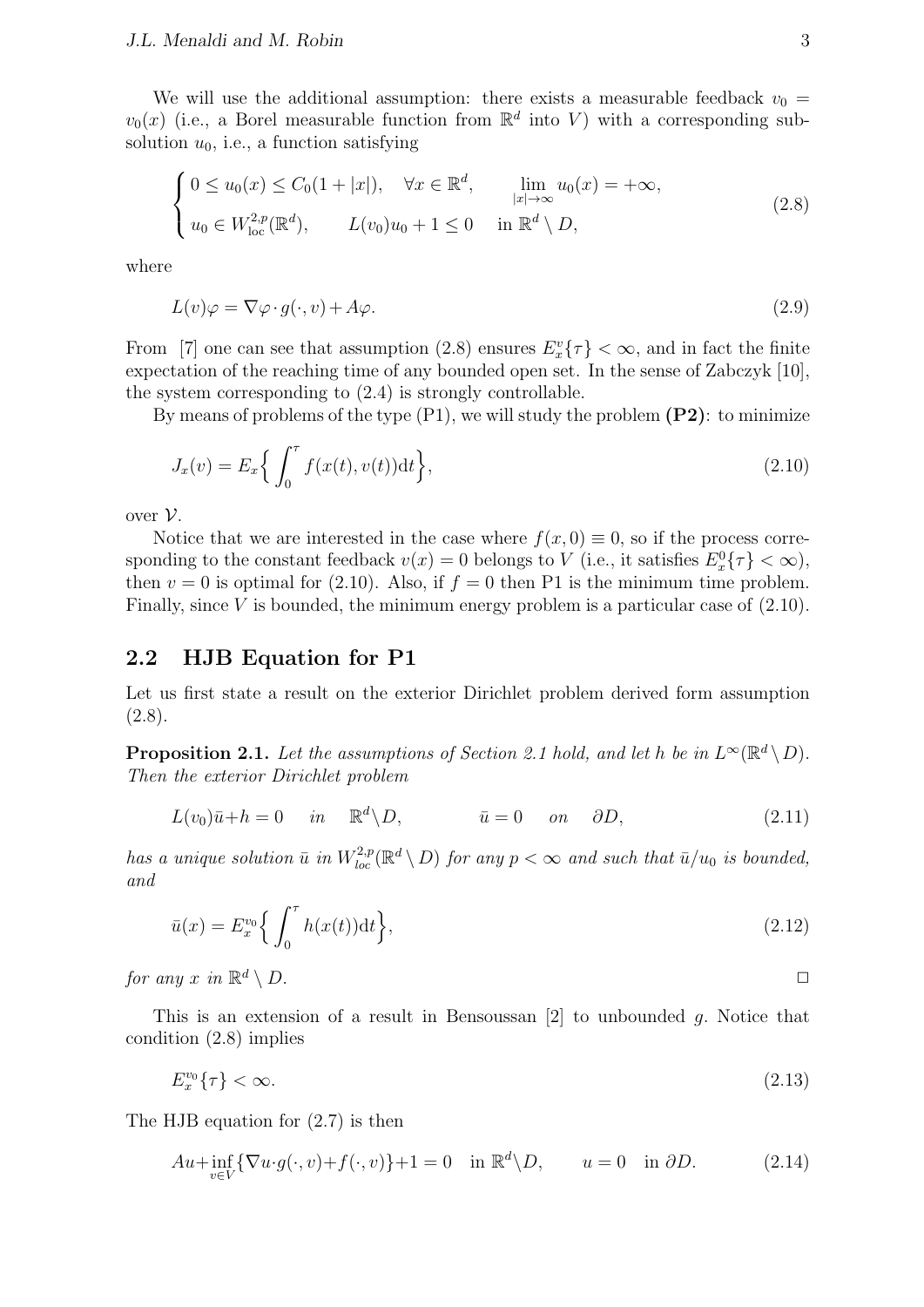**Theorem 2.2.** *Let the assumptions of Section 2.1 hold. Then* (2.14) *has a unique solution u in*  $W_{loc}^{2,p}(\mathbb{R}^d \setminus D)$  *for any*  $p < \infty$  *and such that*  $u/u_0$  *is bounded. Any measurable selection*

$$
\hat{v}(x) \in \operatorname{Arg} \min_{v \in V} \{ \nabla u(x) \cdot g(x, v) + f(x, v) \}
$$

*is an optimal feedback control and*

$$
u(x) = \inf\{J_x(v) : v \in \mathcal{V}\},\
$$

*for any x in*  $\mathbb{R}^d \setminus D$ .

*Proof.* We use the policy iteration method based on Proposition 2.1. Let  $v_0(x)$  and  $u_0(x)$  as in assumption (2.8). Define  $u_1$  as the solution of the linear equation

$$
L(v_0)u_1 + f(\cdot, v_0) + 1 = 0 \quad \text{in} \quad \mathbb{R}^d \backslash D, \qquad u_1 = 0 \quad \text{on} \quad \partial D,
$$
 (2.15)

which has a solution according to Proposition 2.1. Then, let  $v_1(x)$  be defined as

$$
v_1(x) \in \text{Arg}\min_{V} \{ \nabla u_1(x) \cdot g(x, v) + f(x, v) \}, \quad \forall x \in \mathbb{R}^d. \tag{2.16}
$$

By definition

$$
\nabla u_1 \cdot g(\cdot, v_1) + f(\cdot, v_1) \le \nabla u_1 \cdot g(\cdot, v_0) + f(\cdot, v_0)
$$

and therefore

$$
L(v_1)u_1 + f(\cdot, v_1) + 1 \le L(v_0)u_1 + f(\cdot, v_0) + 1 = 0
$$

i.e.,

$$
L(v_1)u_1 + 1 \le 0, \quad \text{in } \mathbb{R}^d \setminus D,
$$

which means that  $u_1$  is a subsolution for  $v_1$ , i.e, condition (2.8) is satisfied with  $u_0$ ,  $v_0$ replaced by  $u_1, v_1$ . Therefore, again by means of Proposition 2.1,  $v_1$  belongs to  $V$  and we can define  $u_2$  as the solution of

$$
L(v_1)u_2 + f(\cdot, v_1) + 1 = 0 \quad \text{in} \quad \mathbb{R}^d \setminus D, \qquad u_2 = 0 \quad \text{on} \quad \partial D. \tag{2.17}
$$

One can continue the policy iteration process with

$$
\begin{cases}\nv_n(x) \in \text{Arg}\min_{v \in V} \{\nabla u_n(x) \cdot g(x, v) + f(x, v)\}, & \forall x \in \mathbb{R}^d, \\
L(v_n)u_{n+1} + f(\cdot, v_n) + 1 = 0 & \text{in } \mathbb{R}^d \setminus D, \qquad u_{n+1} = 0 & \text{on } \partial D.\n\end{cases} \tag{2.18}
$$

Also we have

$$
L(v_1)u_2 + f(\cdot, v_1) + 1 = L(v_0)u_1 + f(\cdot, v_0) + 1 \ge L(v_1)u_1 + f(\cdot, v_1) + 1,
$$
\n(2.19)

so  $L(v_1)(u_2 - u_1) \geq 0$ , and by the maximum principle  $u_2 \leq u_1$ . More generally, the sequence  $\{u_n\}$  is decreasing and positive. Using  $W^{2,p}_{loc}(\mathbb{R}^d \setminus D)$  estimates, we conclude that  $u_n$  converges to *u* weakly in  $W^{2,p}_{loc}(\mathbb{R}^d \setminus D)$  and uniformly (up to the first derivatives) on every compact subset of  $\mathbb{R}^d \setminus D$ .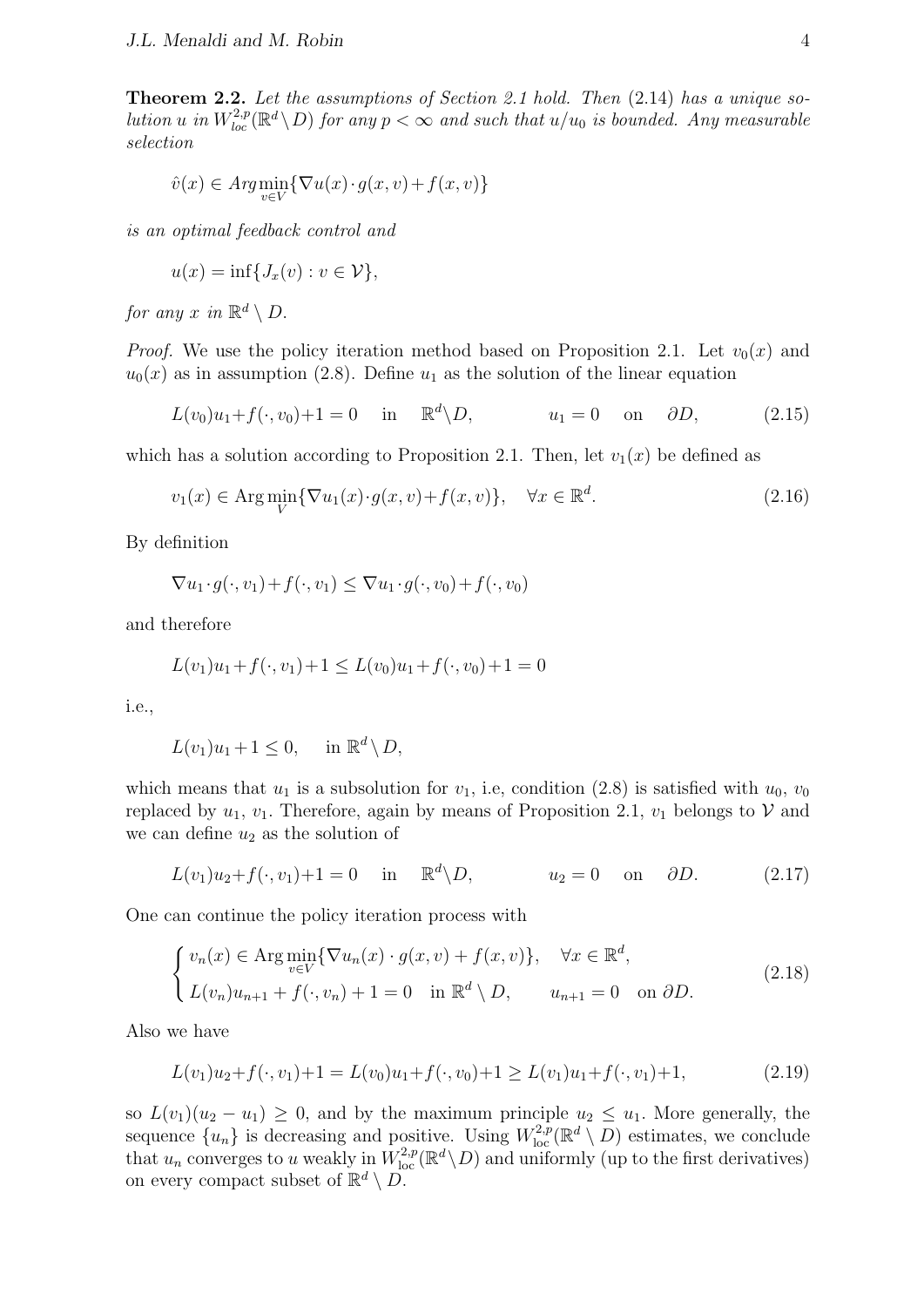Define a measurable selection

$$
\hat{v}(x) \in \text{Arg}\min_{v \in V} \{ \nabla u(x) \cdot g(x, v) + f(x, v) \}, \quad \forall x \in \mathbb{R}^d. \tag{2.20}
$$

Since

$$
Au_n + \inf_{v \in V} \{ \nabla u_n \cdot g(\cdot, v) + f(\cdot, v) \} + 1 \le 0
$$

one has

$$
Au + \inf_{v \in V} \{ \nabla u \cdot g(\cdot, v) + f(\cdot, v) \} + 1 \le 0,
$$

and therefore  $E_x^v{\tau}$   $< \infty$ , i.e.,  $\hat{v}$  belongs to *V*. Moreover, by definition of  $v_n$  we have

$$
g(\cdot, v_n) \cdot \nabla u_n + f(\cdot, v_n) \le g(\cdot, \hat{v}) \cdot \nabla u_n + f(\cdot, \hat{v}),
$$

which together with

$$
g(\cdot,\hat{v})\cdot\nabla u_n + f(\cdot,\hat{v}) \le g(\cdot,\hat{v})\cdot\nabla u + f(\cdot,\hat{v}) + g(\cdot,\hat{v})\cdot\nabla(u_n - u),
$$

and

$$
g(\cdot, v_n) \cdot \nabla u_{n+1} + f(\cdot, v_n) \le g(\cdot, v_n) \cdot \nabla u_n + f(\cdot, v_n) + g(\cdot, v_n) \cdot \nabla (u_{n+1} - u_n),
$$

yield

$$
g(\cdot, v_n) \cdot \nabla u_{n+1} + f(\cdot, v_n) \leq g(\cdot, \hat{v}) \cdot \nabla u + f(\cdot, \hat{v}) + \left[ \sup_{v \in V} |g(\cdot, v)| \right] \left( |\nabla (u_n - u)| + |\nabla (u_{n+1} - u_n)| \right),
$$

i.e.,

$$
\begin{aligned} \left[\sup_{v \in V} |g(\cdot, v)|\right] \left( |\nabla (u_n - u)| + |\nabla (u_{n+1} - u_n)| \right) &\leq \\ &\leq Au_{n+1} + g(\cdot, \hat{v}) \cdot \nabla u + f(\cdot, \hat{v}) + 1, \end{aligned}
$$

after using (2.18). Next, because  $\nabla u_n$  converges uniformly over any compact subset of  $\mathbb{R}^d \setminus D$ , we get

$$
0 \le Au + \nabla u \cdot g(\cdot, \hat{v}) + f(\cdot, \hat{v}) + 1,
$$

proving that *u* solves the HJB equation (2.14). The uniqueness follows from the stochastic interpretation.  $\Box$ 

## **2.3 HJB Equation for P2**

The only issue is that one may have  $f(x, 0) = 0$  and  $v \equiv 0$  is in *V*. Then the HJB equation corresponding to (2.10), namely

$$
Au + \inf_{v \in V} \{ \nabla u \cdot g(\cdot, v) + f(\cdot, v) \} = 0 \quad \text{in } \mathbb{R}^d \setminus D, \qquad u = 0 \quad \text{in } \partial D,
$$
 (2.21)

has a trivial solution  $u \equiv 0$ . Thus, if  $g(x, 0)$  gives a recurrent process,  $v \equiv 0$  belongs to *V* and is optimal. So the only case to be considered is when  $g(x, 0)$  does not give a recurrent process.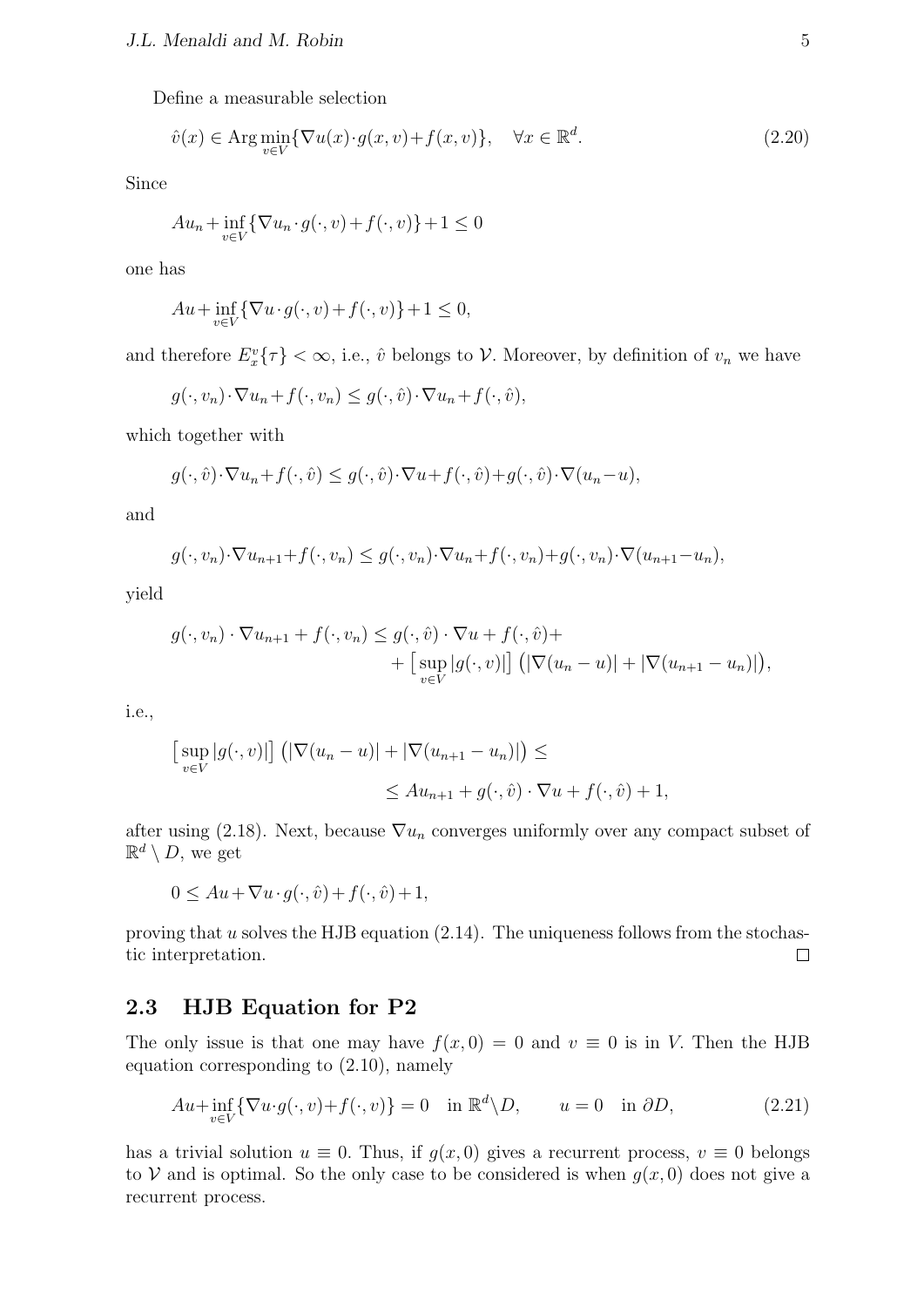Let us consider the problem of minimizing

$$
J_x^{\varepsilon}(v) = E_x^v \left\{ \int_0^{\tau} (|v(t)|^2 + \varepsilon) dt \right\}, \qquad \varepsilon > 0.
$$

over *V*, i.e., controls such that  $E_x^v{\tau}$   $< \infty$ , for which we have the HJB equation

$$
Au_{\varepsilon} + \inf_{v \in V} \{ \nabla u_{\varepsilon} \cdot g(\cdot, v) + f(\cdot, v) \} + \varepsilon = 0 \quad \text{in } \mathbb{R}^d \setminus D, \qquad u_{\varepsilon} = 0 \quad \text{in } \partial D,
$$
 (2.22)

for which Theorem 2.2 applies.

**Theorem 2.3.** If the assumptions of Section 2.1 holds then the solution  $u_{\varepsilon}$  of (2.22) *converges weakly in*  $W^{2,p}_{loc}(\mathbb{R}^d \setminus D)$  *for any*  $p < \infty$  *to the* maximum *solution*  $\hat{u}$  *of* (2.21) *and such that*  $\hat{u}/u_0$  *is bounded. Moreover* 

$$
\hat{u}(x) = \inf\{J_x(v) : v \in \mathcal{V}\},\tag{2.23}
$$

*for any x in*  $\mathbb{R}^d \setminus D$ .

*Proof (sketch).* Clearly  $u_{\varepsilon}$  decrease as  $\varepsilon \to 0$  and  $u_{\varepsilon} \geq 0$ . Then, classical estimates imply that  $u_{\varepsilon} \to \hat{u}$ , a solution of (2.22). If *u* is another solution, then

$$
u(x) \leq J_x(v), \quad \forall v \in \mathcal{V}.
$$

Hence

$$
u(x) \le J_x(v) + \varepsilon E_x^v\{\tau\}, \quad \forall v \in \mathcal{V},
$$

and the result follows. We also have

 $u \leq \inf\{J_x(v): v \in \mathcal{V}\} \leq u_\varepsilon$ 

and (2.3) follows. In order to have the existence of an optimal control, we would need to show that

$$
\hat{v}(x) \in \text{Arg} \min_{v \in V} \{ \nabla u(x) \cdot g(x, v) + f(x, v) \}, \quad \forall x \in \mathbb{R}^d,
$$
\n(2.24)

is such that  $E_x^{\hat{v}}\{\tau\} < \infty$ , which is not true in general. However if instead of (2.8) we assume that there exists a smooth  $\psi$  (Liapunov function) such that

$$
\begin{cases}\n0 \leq \psi(x) \leq C_0(1+|x|), & \forall x \in \mathbb{R}^d, \qquad \lim_{|x| \to \infty} \psi(x) = +\infty, \\
\psi \in W^{2,p}_{\text{loc}}(\mathbb{R}^d), & L(v)\psi + 1 \leq 0 \qquad \text{in } \mathbb{R}^d \setminus D, \quad \forall v \in V,\n\end{cases}
$$
\n(2.25)

then there is an optimal control given by (2.24).

*Remark* 2.4. Clearly, if  $f(x, v) \ge \gamma > 0$  in  $\mathbb{R}^d \times V$  then Theorem 2.2 applies.  $\Box$ 

## **3 Examples**

#### **3.1 Stable system**

The case

 $q(x, v) = b(x) + q_0(x, v)$ ,

with *b* Lipschitz continuous,  $b(x) = 0$ , satisfying

$$
-\sum_{i} b_i(x) x_i \ge c_0 |x|^2, \quad \forall x \in \mathbb{R}^d, |x| \ge r_0,
$$

for some constants  $c_0$ ,  $r_0 > 0$ , and  $g_0(x, v)$  Borel bounded in  $R^d \times V$ , continuous in *v*, corresponds to the assumptions in Bensoussan [2]. Then assumption (2.25) is satisfied, and therefore (2.8). See [2] for an example of Liapunov function  $\psi$ .

 $\Box$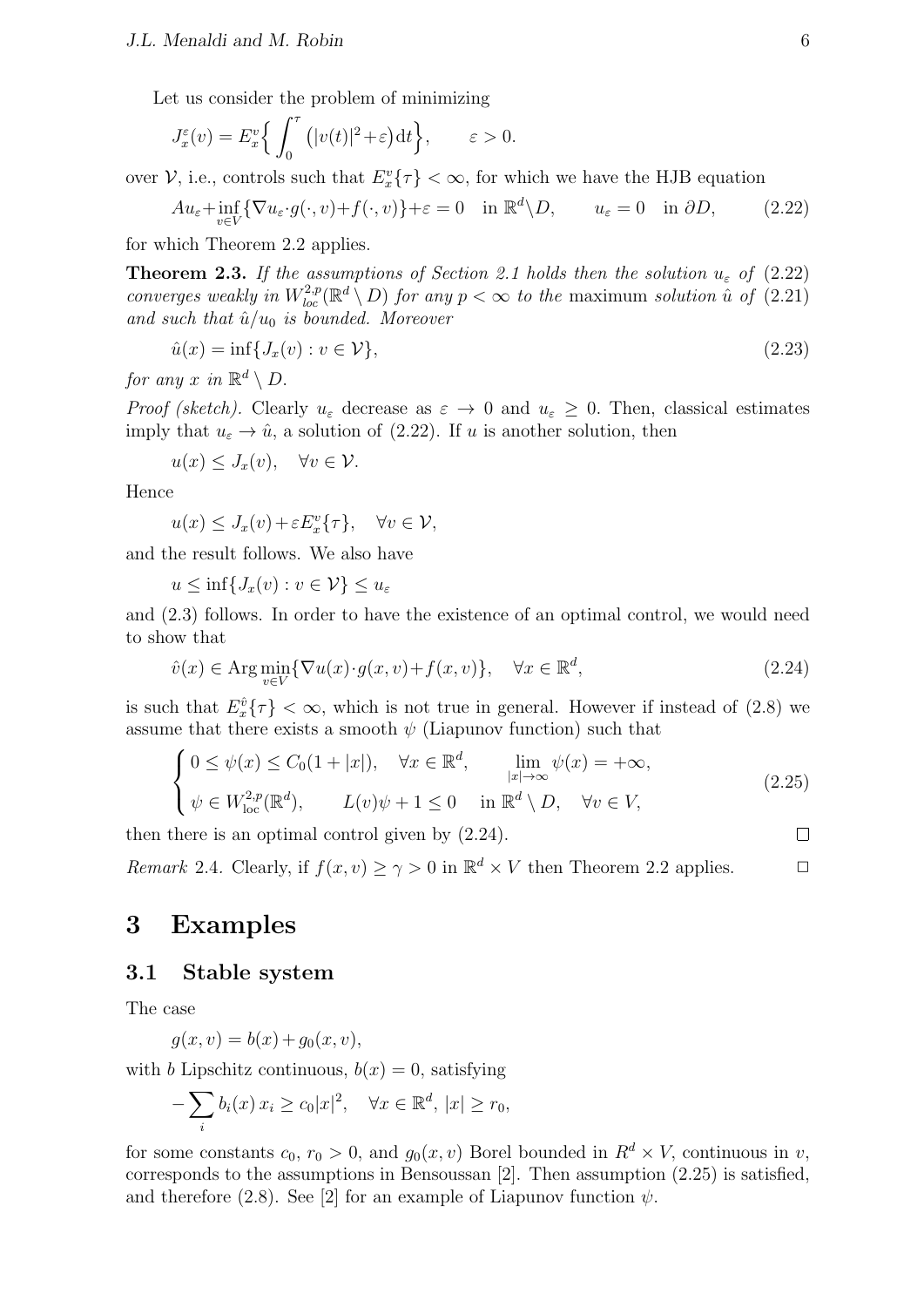#### **3.2 Wiener and drift**

Let us consider a diffusion given by

$$
dx(t) = v(t)dt + dw(t), \quad \text{in } \mathbb{R}^d,
$$
\n(3.1)

with  $|v(t)| \leq 1$  (norm in  $\mathbb{R}^d$ ), where the process does not satisfy condition (2.25). However, the weaker assumption (2.8) holds in this case. Indeed, the result in Morimoto and Okada [5] states that for a given  $h \geq 0$ , convex,  $C^1$  such that  $h(x) \leq C(1+|x|)$ the problem

$$
\lambda = \frac{1}{2}\Delta\varphi + \inf_{|v| \le 1} \{v \cdot \nabla\varphi + |v|^2\}, \quad \text{in } \mathbb{R}^d,
$$
\n(3.2)

has a solution  $(\lambda, \varphi)$  (unique when imposing inf  $\varphi = 0$ ), with  $\varphi$  in  $C^2$ , convex, with quadratic growth, and  $\lambda \geq 0$ . Moreover, there is an optimal feedback  $\hat{v}(x)$ . Therefore, if  $D = \{x : h(x) - \lambda \geq 1\}$  then

$$
\frac{1}{2}\Delta\varphi + \hat{v}\cdot\nabla\varphi + 1 \le 0, \quad \text{in } \mathbb{R}^d \setminus D,
$$

so that a variant of assumption (2.8) is satisfied.

One concludes that Theorem 2.2 applies. However, when  $f(x, v) = |v|^2$ , with (3.1), we can conjecture that the trivial solution identically zero is the maximum solution in Theorem 2.3 and there is no optimal control for the limit problem (2.10).

### **3.3 One dimension Wiener and drift**

As in the previous case with  $d = 1$ , *√*

 $dx(t) = v(t)dt +$  $2dw(t)$ , in R, with  $D = ] - a, +a[, -1 \le v(t) \le 1$  and  $J_x^{\varepsilon}(v) = E_x^v$ { ∫ *<sup>τ</sup>* 0  $(|v|^2 + \varepsilon) dt$ .

Then, the HJB equation is

$$
u''_{\varepsilon} + F(u'_{\varepsilon}) + \varepsilon = 0
$$
, for  $|x| > a$ ,  $u_{\varepsilon}(\pm a) = 0$ ,

with

$$
F(p) = \begin{cases} -p^2/4 & \text{for } |p| \le 2, \\ -|p|+1 & \text{otherwise.} \end{cases}
$$

Direct calculations show that the solution with linear growth is

$$
u_{\varepsilon}(x) = 2\sqrt{\varepsilon} (|x| - a)
$$

and that  $u_{\varepsilon} \to 0$  as  $\varepsilon \to 0$ . The limit equation does not provide an optimal control because  $v \equiv 0$  is not admissible.

If now we consider

$$
dx(t) = g_0(x(t)) + v(t)dt + \sqrt{2}dw(t), \quad \text{in } \mathbb{R},
$$

with *D*, *V* as above and  $g_0(x) = 1/4$  for  $x > a$ ,  $g_0(x) = -1/4$  for  $x < -a$ , and smooth in [*−a,* +*a*]*,* then one finds

$$
u_{\varepsilon}(x) = \left(1/2 + 2\sqrt{\varepsilon + 1/16}\right) \left(|x| - a\right)
$$

and the limit problem is well posed. Notice that if  $|g_0(x)| > 1$  and the system is unstable as in the previous example, the control  $|v| \leq 1$  cannot compensate  $g_0$ , and assumption (2.8) is not satisfied.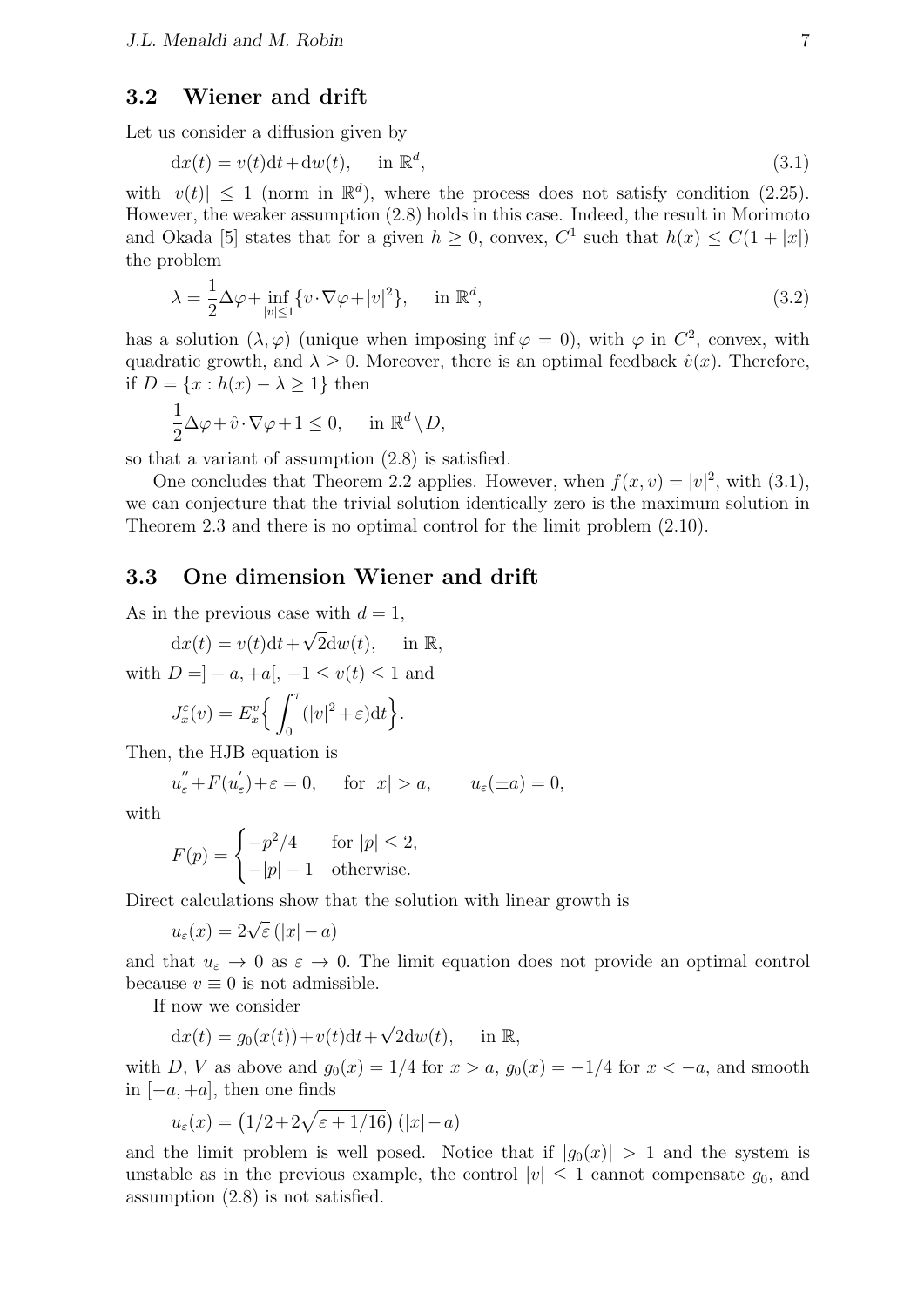## **4 Extension to Diffusions with Jumps**

It would be too long to go into details here so we just give a sketch of possible extension. We refer to [6], [7] for a precise construction of the controlled diffusions with jumps. The HJB equation is of the following form:

$$
Au+I_0u+\inf_{v\in V}\{\nabla u\cdot g(\cdot,v)+I(v)u+f(\cdot,v)\}=0, \text{ in } \mathbb{R}^d\backslash D, \quad u=0 \text{ in } D,
$$

with *A* as in Section 2.1,

$$
I_0\varphi(x) = \int_{\mathbb{R}^d_*} \left[ \varphi(x+z) - \varphi(x) - z \cdot \nabla \varphi(x) \right] M_0(x, dz),
$$
  

$$
I(v)\varphi(x) = \int_{\mathbb{R}^d_*} \left[ \varphi(x+z) - \varphi(x) \right] c(x, v, z) M_0(x, dz),
$$

where the Levy kernel  $M(x, dz)$  is a Radon measure on  $\mathbb{R}^d_* = \mathbb{R}^d \setminus \{0\}$  for any fixed x, and satisfies

$$
\int_{|z| < 1} |z|^2 M_0(x, dz) + \int_{|z| \ge 1} |z| M_0(x, dz) < \infty, \quad \forall x \in \mathbb{R}^d,\tag{4.1}
$$

and

$$
0 \le c(x, v, z) \le C(1 \land |z|) \quad \forall x \in \mathbb{R}^d, \ v \in V,
$$
\n
$$
(4.2)
$$

for some constant  $C > 0$ . Condition (4.1) means that the Levy measure  $M_0(x, dz)$  may have a singularity of second order at the origin, which is refer to as *jumps of order 2* and translates into the fact that the integro-operator  $I_0$  is well defined for function with compact support and continuous second derivative. Similarly, condition (4.2) makes controllable only the *first order part* of the jump process. Actually, as in Garroni and Menaldi [4], the Levy kernel  $M_0(x, dz)$  is assumed to have a particular structure (which makes clear the *x*-dependency), namely

$$
M_0(x, A) = \int_{\{\zeta : j(x, \zeta) \in A\}} m_0(x, \zeta) \pi(d\zeta), \tag{4.3}
$$

where  $\pi(\cdot)$  is a  $\sigma$ -finite measure on the measurable space  $(F, \mathcal{F})$ , the functions  $j(x, \zeta)$ and  $m_0(x,\zeta)$  are measurable for  $(x,\zeta)$  in  $\mathbb{R}^d \times F$ , and there exist a measurable and positive function  $j_0(\zeta)$  and constants  $C_0 > 0$  such that for every  $x, \zeta$  and complementing  $(4.1)$  we have

$$
\begin{cases} |j(x,\zeta)| \le j_0(\zeta), & 0 \le m_0(x,\zeta) \le 1, \\ \int_F [j_0(\zeta)]^2 (1+j_0(\zeta))^{-1} \pi(d\zeta) \le C_0, \end{cases}
$$
\n(4.4)

the function  $j(x, \zeta)$  is continuously differentiable in x for any fixed  $\zeta$  and there exists a constant  $c_0 > 0$  such that for any  $(x, \zeta)$  we have

$$
c_0 \le \det(\mathbf{1} + \theta \nabla j(x, \zeta)) \le c_0^{-1}, \quad \forall \theta \in [0, 1], \tag{4.5}
$$

where **1** denotes the identity matrix in  $\mathbb{R}^d$ ,  $\nabla$  is the gradient operator is *x*, and det(*·*) means the determinant of a matrix.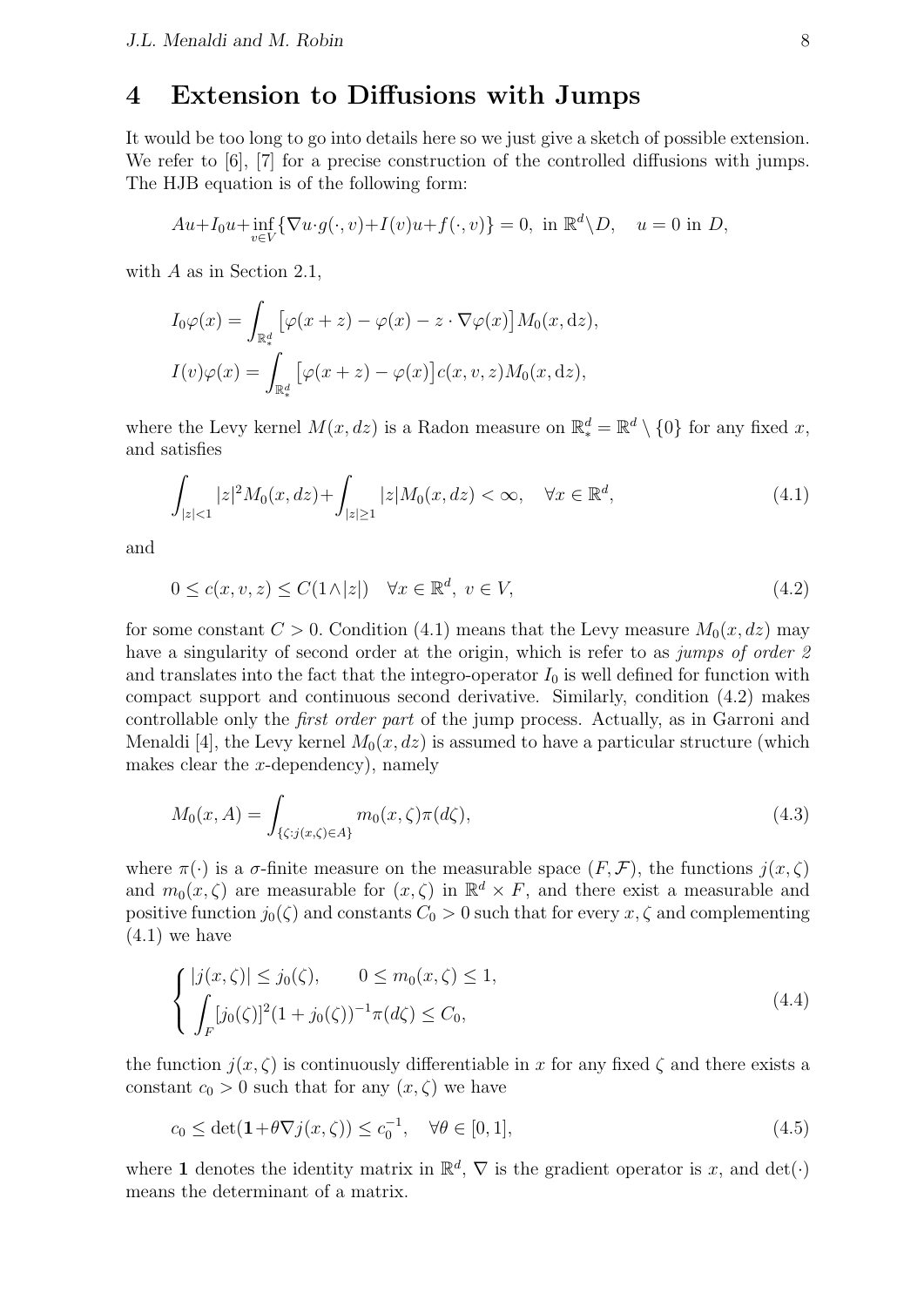The exterior Dirichlet problem of the form (2.11), as in Proposition 2.1, becomes

$$
L(\bar{v_0})\bar{u} + h = 0 \quad \text{in} \quad \mathbb{R}^d \backslash D, \qquad \bar{u} = 0 \quad \text{on} \quad \overline{D}, \tag{4.6}
$$

where the operator  $L(\bar{v}_0)$  is now given by

$$
L(v)\varphi = \nabla\varphi \cdot g(\cdot, v) + I(v)\varphi + A\varphi + I_0\varphi.
$$
\n(4.7)

Then, under assumptions similar to those in Section 2.1 and using the results of [6], [7], [8], one can extend Theorems 2.2 and 2.3 to diffusion with jumps. There are technical difficulties which are studied in a similar way as in the ergodic case [8]. This will be the focus of further developments.

## **5 Other Problems**

# **5.1** Case  $\sup P_{x,t}^v\{\tau \leq T\}$

For strongly controllable systems, one can consider the maximization of the probability that  $\tau \leq T$ . This leads to the evolution problem

$$
\begin{cases} \partial_t u + Au + \sup_{v \in V} \{ g(\cdot, v) \cdot \nabla u \} = 0, & \text{in } (\mathbb{R}^d \setminus D) \times ]0, T[, \\ u(\cdot, t) = 1 & \text{in } \partial D, \ \forall t \in ]0, T]. \end{cases}
$$
 (5.1)

Using, for instance, approximate problem on  $B_r \setminus D$ , with  $B_r = \{x : |x| < r\}$ , and  $u_r = 0$  on  $\partial B_r$ , one can show that  $u_r$  is increasing to the minimal positive solution *u* of  $(5.1)$ , as  $r \to \infty$ .

If we assume that there exists a smooth Liapunov function

$$
\begin{cases} \psi \ge 0, & \lim_{x \to \infty} \psi(x) = \infty, \\ A\psi + g(\cdot, v) \cdot \nabla \psi + 1 \le 0 \text{ in } \mathbb{R}^d \setminus D, \ \forall v \in V, \end{cases}
$$

then

$$
\hat{v}(x) \in \operatorname{Arg} \min_{v \in V} \left\{ g(x, v) \cdot \nabla u \right\}
$$

defines an optimal control and *u* is the unique positive solution of (5.1), via the stochastic interpretation.

# **5.2** Case  $\sup P_x^v \{ \tau < \infty \}$

For *non* controllable systems, one can consider the maximization of  $P_x^v{\tau < \infty}$ , for which the HJB equation is

$$
\begin{cases}\nAu + \sup_{v \in V} \{g(\cdot, v) \cdot \nabla u\} = 0, & \text{in } \mathbb{R}^d \setminus D, \\
u = 1 \quad \text{in } \partial D.\n\end{cases}
$$

If the system is controllable, then  $u \equiv 1$  is the solution. Otherwise, an approximation on  $B_r \setminus D$  with  $u = 0$  on  $\partial B_r$  increases to the minimal positive solution.